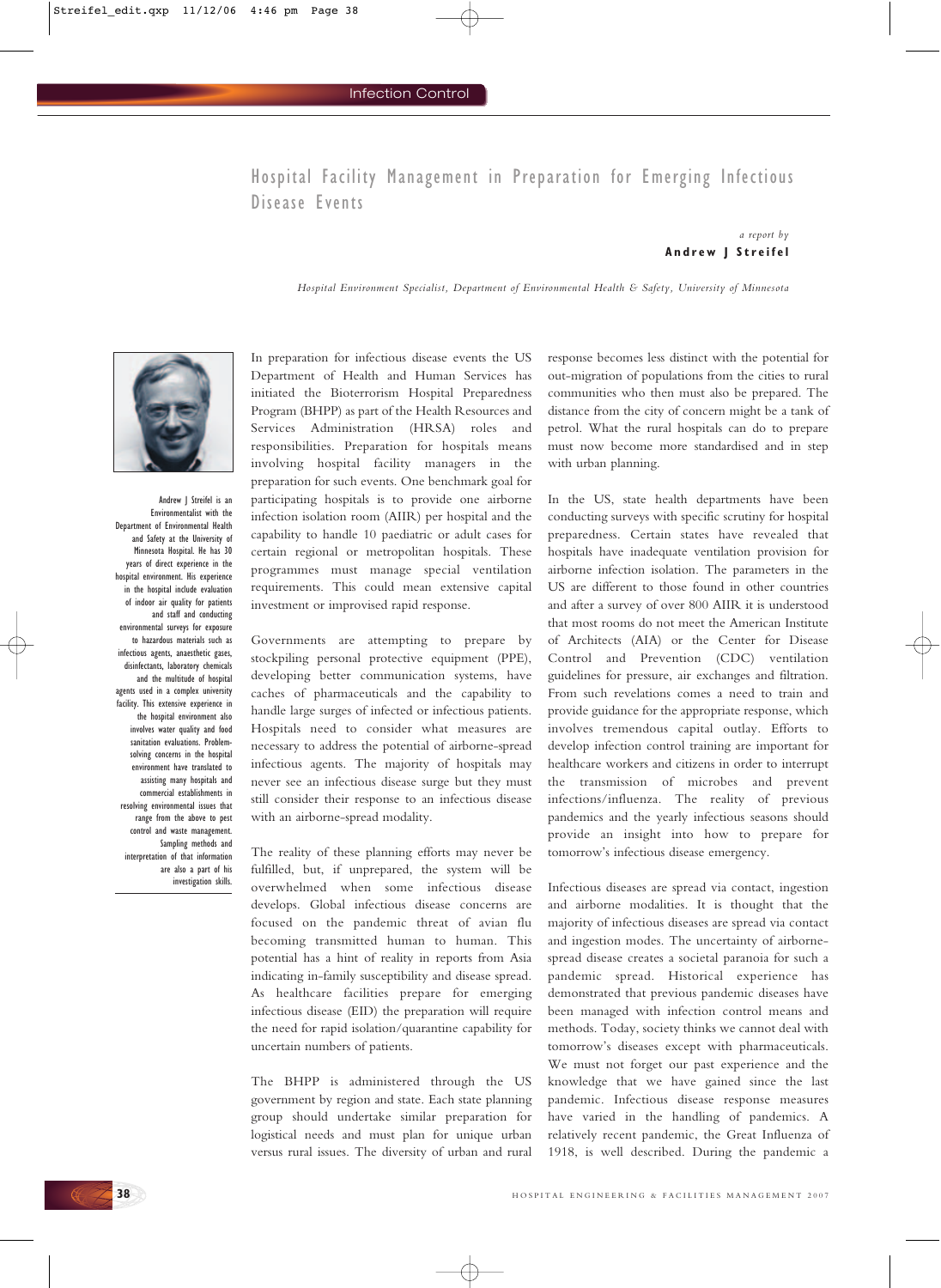## YOU'RE LOOKING AT A DISEASE FIGHTER. BACTERIA KILLER. LIFE SAVER.

## AKA: FACILITY MANAGER.

It's no surprise to facility managers that controlling the spread of disease and infection can be a full-time job. In fact, over 2 million hospital patients this year alone will contract an infection during a hospital stay. But clean, sanitary surfaces can help. Corian® is a durable, solid surface that when kept clean does not support the growth of bacteria, mold and mildew. It's also nonporous and seamless, so it's easy to clean and sanitize. And that can help make a facility manager's job a whole lot easier.

Learn how DuPont™ Corian® Solid Surfaces can work in your healthcare environment with the free brochure, *Corian® For Healthcare*. Visit WWW.HEALTHCARE.CORIAN.DUPONT.COM/HC3 or call **1-866 -253-9003.**

CORIAN® SOLID SURFACES DuPont<sup>™</sup>

> **JUPIND** The miracles of science<sup>.</sup>

uPont or its affiliates. All Rights Reserved. The DuPont Oval, The miracles of science™, DuPont™ and Corian® are trademarks or registered trademarks of DuPont or its affiliates.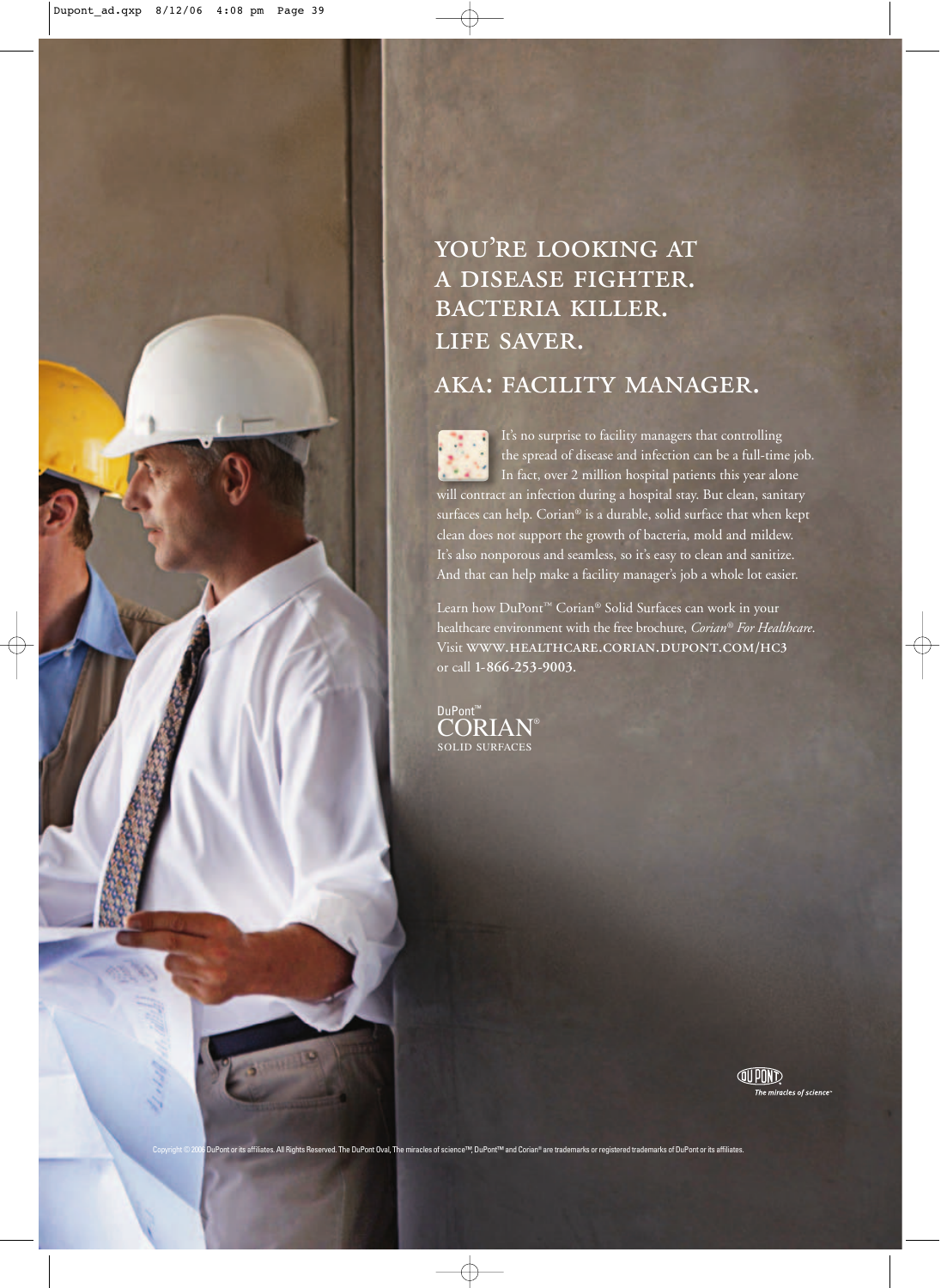#### **Table 1: AIA – Guidelines for Design and Construction of Hospitals and Health Care Facilities – Criteria for AIIRs**

- **•** Differential pressure shall be a minimum of 0.01 inch water gauge (2.5 pascals).
- **•** Provide ventilation to ensure >12 room air exchanges per hour.
- **•** The controls for switching rooms for the purpose of changing from airborne infection isolation to protective environment ventilation are unacceptable.
- **•** AIIRs shall have self-closing devices on all exit doors.
- **•** AIIR perimeter wall, ceilings and floors including penetrations shall be sealed tightly so that air does not infiltrate the environment from outside or other spaces.
- **•** Rooms shall have a permanently installed visual mechanism for constantly monitoring the pressure status of the room when occupied with an infectious patient.

non-pharmaceutical response was utilised. The implementation of infection control measures that include social distancing, school closing and public meeting revocation are planned if such a disease process develops.

Such efforts will help diminish but not reduce incoming infectious patients to hospitals. The initial exposures, from the first infected patients who present at a hospital, require symptom triage and examination and need to be moved directly to holding areas set up to protect workers while treating potentially infected patients. These areas can be

100 hospitals were visited. A need for quality improvement was found when evaluated according to the AIA criteria. Priorities for upgrading the ventilation in over 500 surveyed rooms were established in order to achieve respective control parameters (pressure differential, air exchanges and filtration). It was apparent that training for developing airborne infection isolation and surge patient care capability was not available for hospital facility managers for EID. While AIIRs are located in specific areas, surge areas must be improvised with certain planning. Such surge areas must be manipulated to provide patient care under circumstances requiring PPE along with ventilation management and less control for individual rooms. The areas can best be managed in suites of rooms within smoke or fire control zones.

Efforts are underway to provide training to ensure that preparation for isolation of patients individually, or in a larger capacity, is ready for presentation. US government funding was provided for such a programme at the University of Minnesota for the development of a training website–(www.meret.umn.edu). This training programme provides six modules for basic infection control for the Minnesota Emergency Readiness Education and Training (MERET) programme. The intent is to provide training to facilities management and hospital professionals if the need for ventilation control is required. Two modules are intended for management of ventilation: "Design and Maintenance of Airborne Isolation Rooms" and "Development of Temporary Negative

*Today society thinks we cannot deal with tomorrow's diseases except with pharmaceuticals.*

created through personal protective measures and engineering controls. There is a need for validation of such infection control measures, through objective analysis and situation practice, in order to prepare for a potential outbreak.

For the evaluation and design of AIIR, Rybock has advocated isolation room standardisation for ventilation design in the AIIRs. In an effort to validate selected hospitals' AIIRs for ventilation parameters using criteria from design books (AIA, CDC, American Society of Heating, Refrigerating and Air-Conditioning Engineers – see *Table 1*) over Pressure Isolation" (TNPI). These public domain educational modules are intended for training facility management personnel and construction workers to enable them to utilise methods common to hospital construction standards for infectious disease isolation. These methods rely on validation efforts using tools that give objective information for interpretation.

This dual approach for construction and EID preparation raises interesting questions concerning a growing group of patients in a number of hospitals worldwide – immunocompromised patients. Such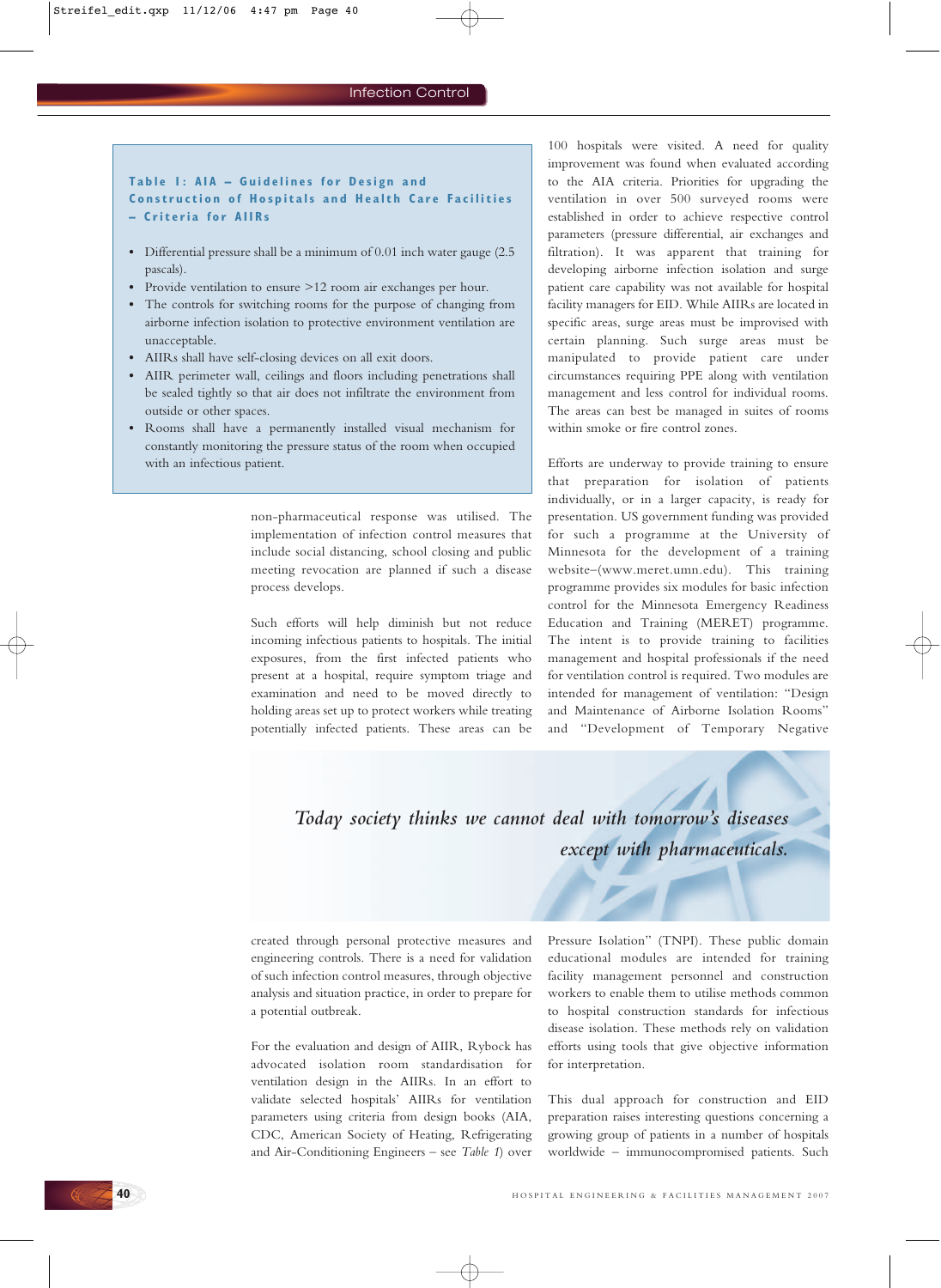

# *Creating better environments*



For more information on Forbo's commitment to the environment, please call 1-800-842-7839 for a copy of Forbo's new "Taking care of the environment" brochure.

Environmental responsibility is a core value of Forbo, and has been for decades. Forbo is the world leader in linoleum, and its global brand, Marmoleum, is associated with beautiful design, durability, dependability, and sustainability.

Marmoleum gets a great start from nature, which provides renewable raw materials that require little energy to harvest, extract, and process. Excellence in environmental performance is achieved through highly efficient and rigorously controlled manufacturing processes. This is fully transparent to the market through our publicly available third-party, peer-reviewed full LCA (Life Cycle Assessment) study.

Forbo continually strives to improve the performance of Marmoleum, and is pleased to introduce Topshield, an innovative water-based finish that considerably reduces the need for initial maintenance and chemicals, while providing lower cleaning costs and a better long term appearance retention than any other resilient flooring.

At the end of its long, useful life, Marmoleum is fully biodegradable. From the indoor environment to the natural environment, Forbo's products and services combine design and functionality to create better environments.

**MARMOLEUM®** *with*





T: 1-800-842-7839 info@fL-NA.com www.forboflooringna.com

*creating better environments*